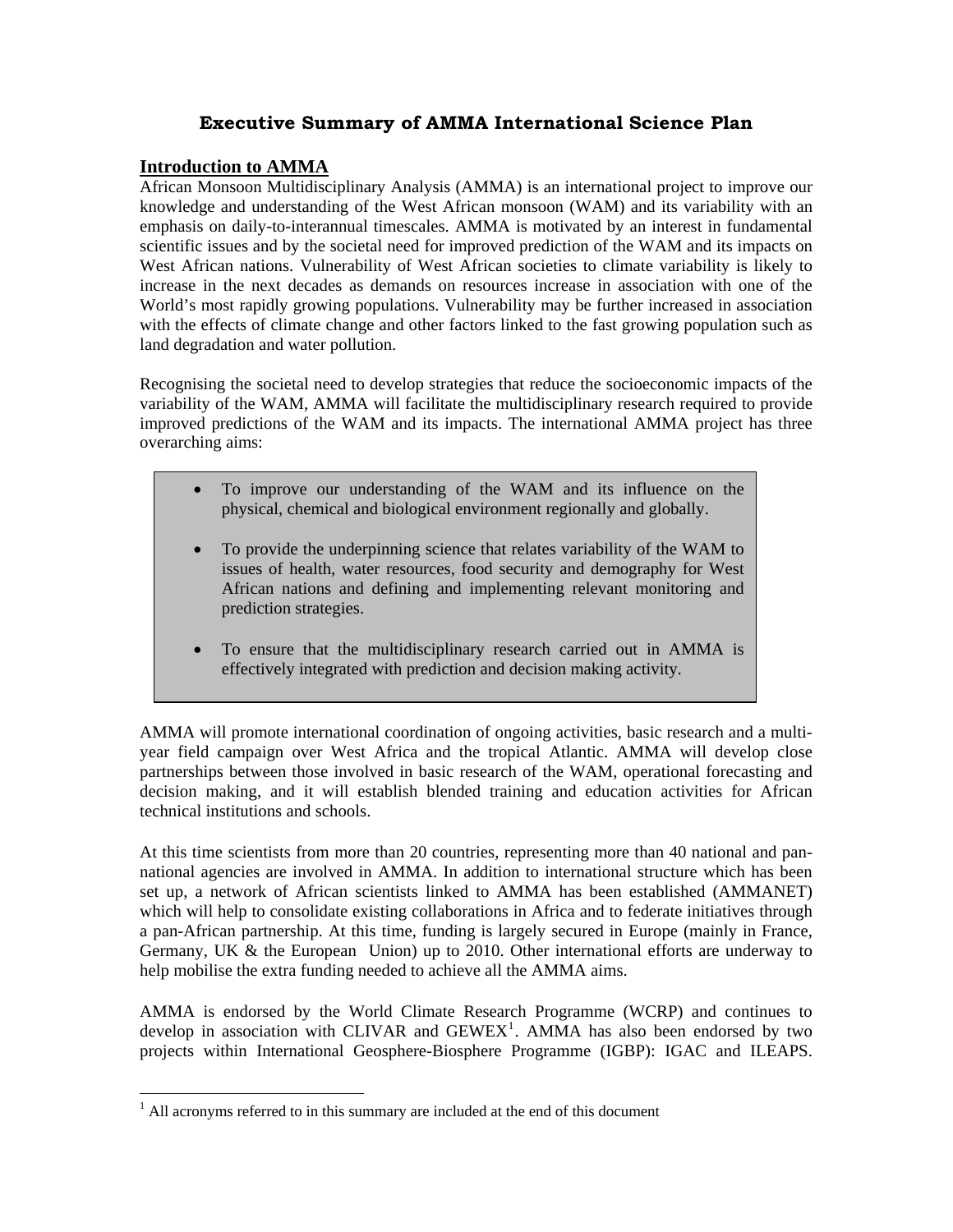AMMA is working with other international projects and programmes to achieve its aims including GCOS, GOOS and THORPEX.

# **Major Issues**

We are currently hindered in providing skillful predictions of WAM variability and its impacts. There are still fundamental gaps in our knowledge of the coupled atmosphere-land-ocean system at least partly arising from lack of appropriate observational datasets but also because of the complex scale interactions between the atmosphere, biosphere and hydrosphere that ultimately determine the nature of the WAM. The monitoring system for the WAM and its variability is inadequate with many gaps in the standard routine network and lack of routine monitoring of some key variables. While the next generation of satellites will undoubtedly help with routine monitoring and prediction efforts, more research is required to validate and exploit these data streams. Dynamical models used for prediction suffer from large systematic errors in the West African and tropical Atlantic regions; current models have problems simulating fundamental characteristics of rainfall such as the diurnal, seasonal and annual cycles. Finally, there is a lack of integrative science linking the work on WAM variability with work on food, water and health impacts. More effort needs to be made to integrate scientists working in these different areas.

Further motivation for a research project concerned with WAM variability and predictability comes from recognizing the role of Africa on the rest of the world. Latent heat release in deep cumulonimbus clouds in the ITCZ over Africa represents one of the major heat sources on the planet. Its meridional migration and associated regional circulations impact other tropical and midlatitude regions, as is exemplified in the known correlation between West African rainfall and Atlantic hurricane frequency. In addition to the large-scale interactions, we know that a majority of hurricanes that form in the Atlantic originate from weather systems over West Africa; however we know little about the processes that influence this and why only a small fraction of these "seedlings" actually become hurricanes.

The WAM system provides an ideal framework for considering scale interactions in a monsoon system: it possesses pronounced zonal symmetry with characteristic jets and associated welldefined weather systems. Research on such scale interactions and in particular those linking dynamics and convection with the land surface will be relevant to other monsoon systems and is needed in order to improve coupled atmosphere-ocean-land models used for weather and climate prediction. In order to carry out this research extra observations are needed.

West Africa is also an important source region for natural and anthropogenic emissions of precursors to key greenhouse forcing agents (e.g. ozone, aerosols). For example, Africa contributes around 20% of the global biomass burning fires. These emissions are modulated by the activity of the WAM but in contrast to other surface impacts they feedback directly on the climate. Long-range transport of trace gases out of West Africa has important implications for the global oxidizing capacity of the atmosphere (which controls the level of many greenhouse gases), global climate change and the transport of key constituents (e.g. water vapour, ozone depleting substances) into the stratosphere. The fires also produce huge quantities of particles, complex mixtures of organic materials and black carbon.

Tropical Africa is the world's largest source of atmospheric dust. Both the fire aerosols and dust play a major role in radiative forcing and in cloud microphysics, and thus are an important part of WAM system. A key priority is to determine the transport of trace gases and aerosols from the surface to the upper atmospheric layers and the subsequent transport by the WAM. It is thus necessary to study the dynamics and the chemistry of the atmosphere in the same framework.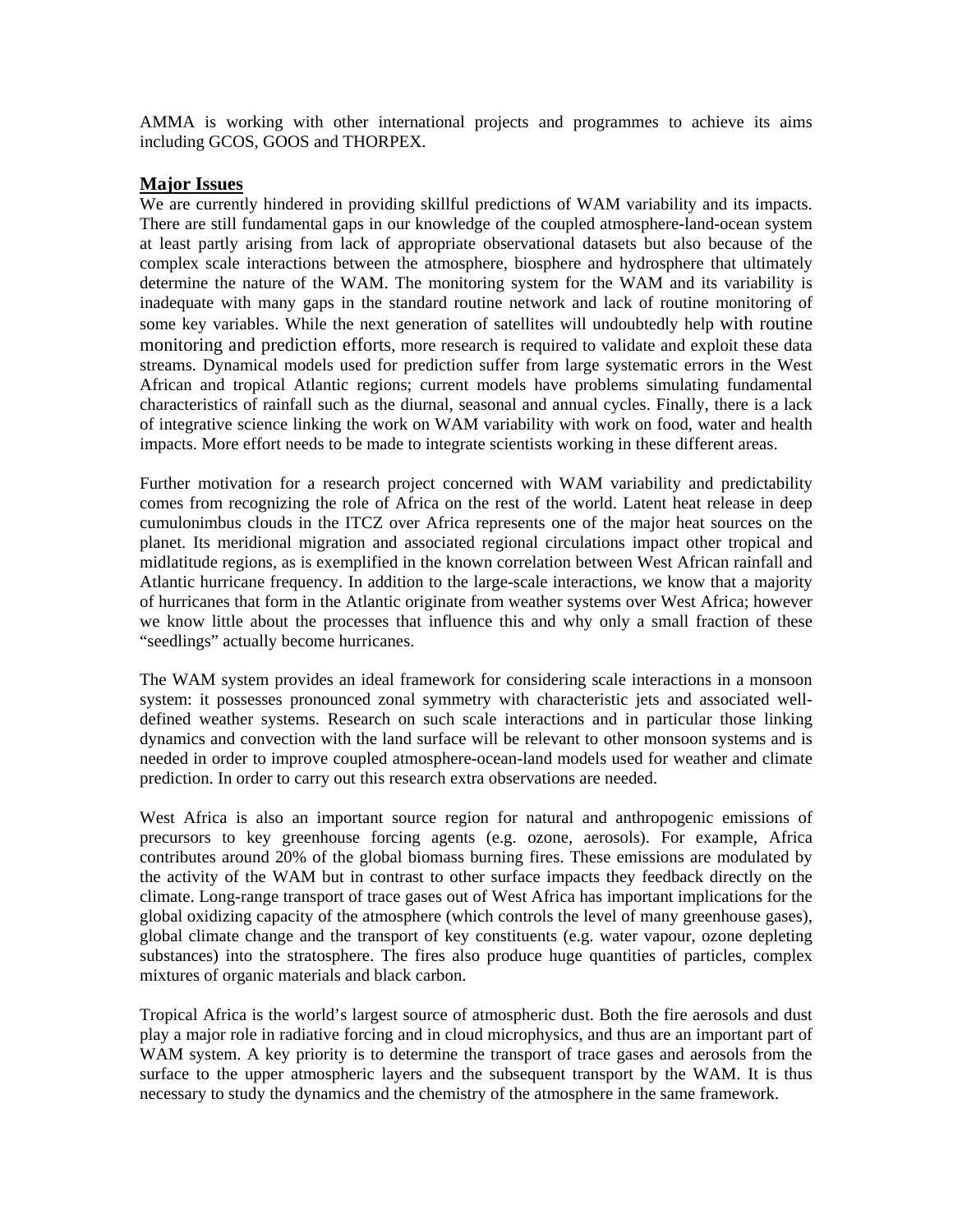# **The AMMA Programme**

A project that deals with all the major issues raised above will require a major coordinated international effort involving a multidisciplinary approach to the West African monsoon linking observations, data analysis and modeling on a wide range of space and time scales.

# • *A Multiscale Approach*

To address the multiple scales that characterize the WAM the program is structured around 4 interacting spatial scales (see schematic below): *(i) Global scale.* This is the scale at which the WAM interacts with the rest of the globe; emphasis is given to improving our understanding of the role of global SST patterns on WAM variability; seasonal-to-decadal variability are the main time scales of interest *(ii) Regional scale***.** This is the scale at which we consider monsoon processes and scale interactions; emphasis is given to improving our understanding of the interactions between the atmosphere, land and tropical Atlantic ocean (especially the Gulf of Guinea). It is important to study the role of land surface feedbacks on variability of the WAM at this scale including the key roles of vegetation and soil moisture. The annual cycle and seasonalto-interannual variability are the main time scales of interest. *(iii) Mesoscale***.** This is the scale of the typical rain-producing weather systems in the WAM. It is central for studying the variability of rainfields at the seasonal scale and the coupling between hydrology and the atmosphere at the catchment scale. *(iv) Local scale or sub-meso scale***.** From an atmospheric point of view, this is the convective rain scale; it is central to the hydrology of the Sahel and of small watersheds to the south; it is the main scale of interest for agriculture.



*Simplified schematic of key phenomena together with their associated space and time scales. The arrow is included to highlight the importance of scale interactions and transport processes in the WAM.* 

AMMA emphasizes the importance of improved understanding of how these scales interact and combine to characterize the WAM and its variability, including how these interactions impact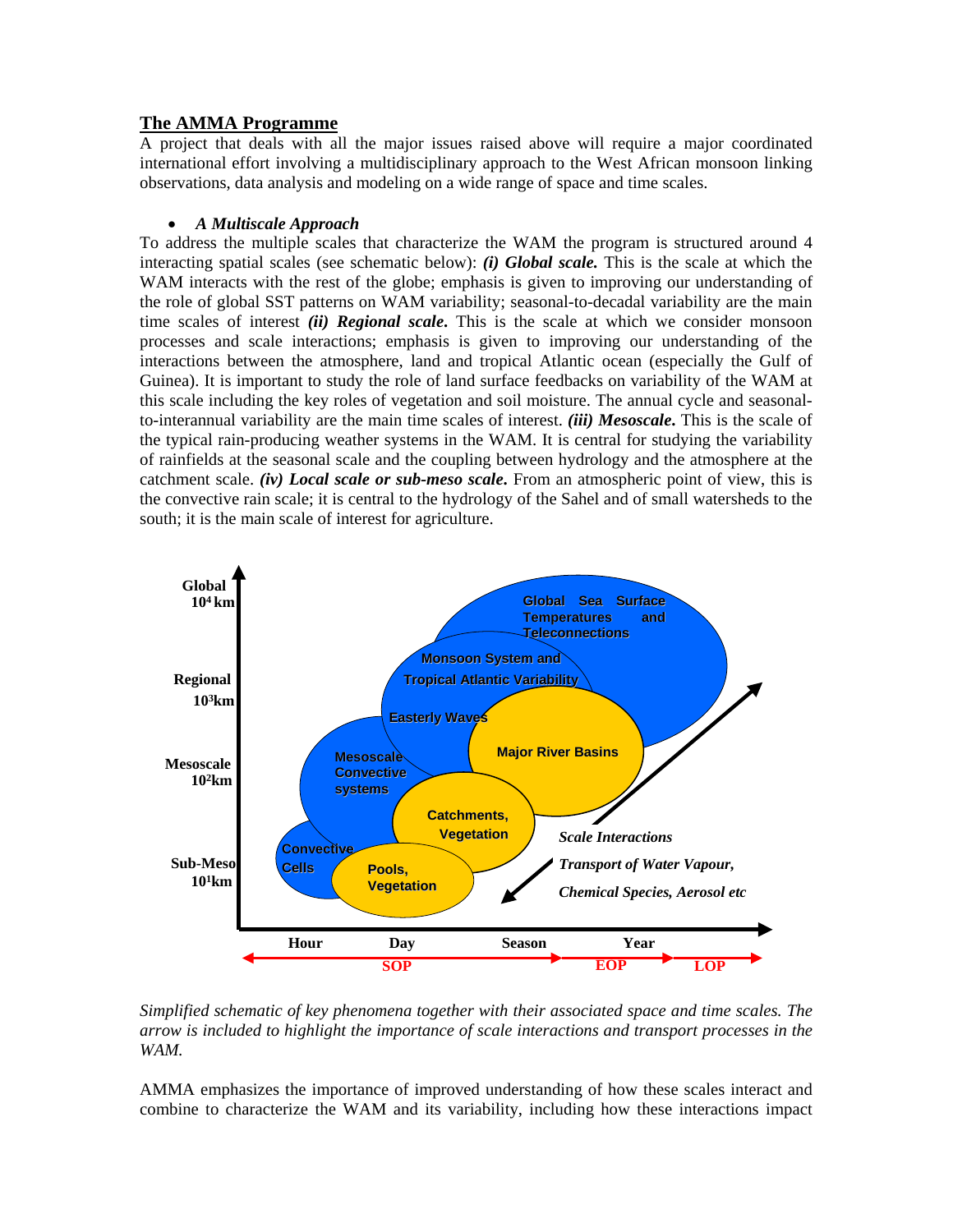sources and transport of water vapour, aerosol and key chemical species (e.g. key greenhouse gases, ozone and aerosol precursors) in the West African region and globally.

#### • *Integrative Science and Implementation of AMMA*

Key objectives and planned research activities for each scale have been formulated for AMMA. While it is convenient and appropriate to describe the research plans in terms of these different spatial scales, it is essential for an improved understanding to study the scale and process interactions. The implementation of AMMA is designed in this spirit. The AMMA project integrates the scales at which the geophysical and human processes interact. Furthermore the various disciplines involved in the study of the West African Monsoon need to be integrated to achieve the three overarching aims. This approach has guided the structuring of the scientific objectives.



*Implementation of AMMA: Integrative science for the geophysical (a) and human dimension (b) Integration from this knowledge through various tools and for the exploitation by impact studies (c)*

From the geophysical perspective, the fundamental science underpinning the AMMA project can be viewed as the various disciplines coming together within broader integrative science topics: i) the interactions between the WAM and global climate from a physical as well as a chemical perspective, ii) the water cycle of the WAM from the regional to the local scale and iii) the coupled atmosphere-land-ocean system and its multiple scales. To feed these integrative topics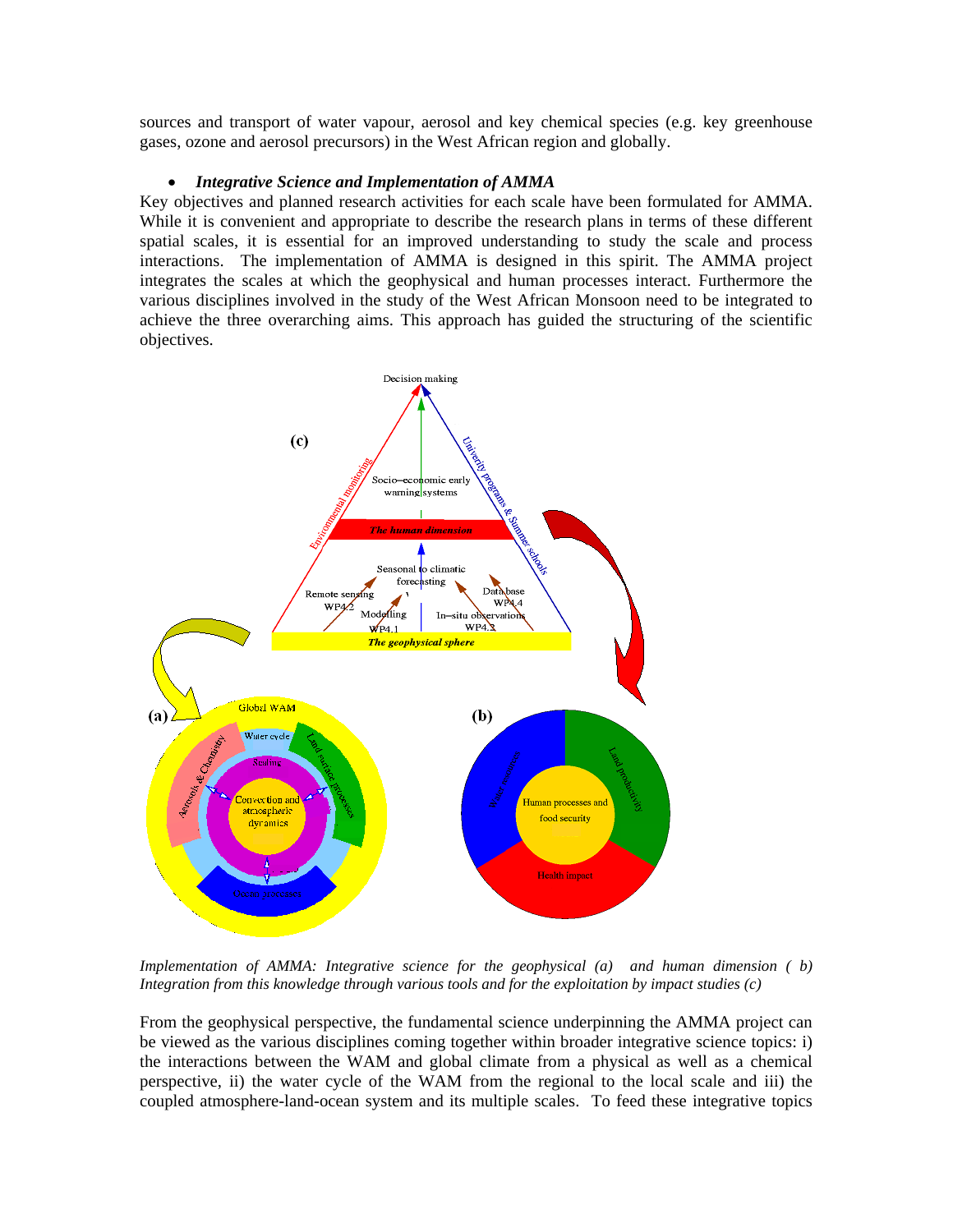with sound disciplinary knowledge of the processes and their scale dependence detailed studies of the processes are needed: i) atmospheric processes with a focus on the convective processes which are key to the rainfall production, ii) oceanic processes as they contribute and depend on the WAM, iii) biophysical processes over the continent from the regional to the local scale and iv) aerosol and chemical processes in the atmosphere.

To study the human dimension of the variability and possible trends in the West African Monsoon AMMA aims to address the direct impact of the environmental conditions on three limiting conditions for the African societies: i) Land productivity, ii) water resources and iii) health impacts. This activity will be coordinated to achieve a better understanding of how weather and climate variability impact food security and human processes in the region.

To achieve the AMMA scientific objectives and to master the challenge of multi-scale and multidisciplinary aspects, a consistent set of tools and methods adapted to the problem of the West African Monsoon will be used: i) models and data assimilation, ii) field campaigns, iii) satellite remote sensing and long-term atmosphere/land/ocean data collection and iv) data base. These activities are key to transferring knowledge from the geophysical community in AMMA to the activities in the human dimension. These tools will collect and consolidate knowledge, integrate the knowledge and materialize the predictive skill gained with this knowledge.

# • *The Field Programme*

AMMA is planned to be a multi-year project and involves 3 nested observation periods. It should be underlined here that the enhancement of observations during these periods will provide a unique opportunity to determine future operational monitoring necessary to improve weather and climate forecasts over the West African region. More than this, a high priority for AMMA is to establish this operational network of observations providing a visible legacy for the international AMMA programme.

- **The Long term Observing Period (LOP)** is concerned with observations of two types: (i) historical observations to study interannual-to-decadal variability of the WAM (including currently unarchived observations) and (ii) additional long term observations (2002-2010) to document and analyse the interannual variability of the WAM.
- **The Enhanced Observing Period (EOP)** is designed to serve as a link between the LOP and the SOP (below). Its main objective is to document over a climatic transect the annual cycle of the surface conditions and atmosphere and to study the surface memory effects at the seasonal scale. The EOP will be 2-3 year duration (2005-2007).
- **The Special Observing Period (SOP)** will focus on detailed observations of specific processes and weather systems at various key stages of the rainy season during three periods in the summer of 2006: (i) the dry season (Jan-Feb), (ii) Monsoon onset (15 May-30 June), (iii) Peak monsoon (1 July  $-$  14 August) and (iv) Late monsoon (15 August-15 September).